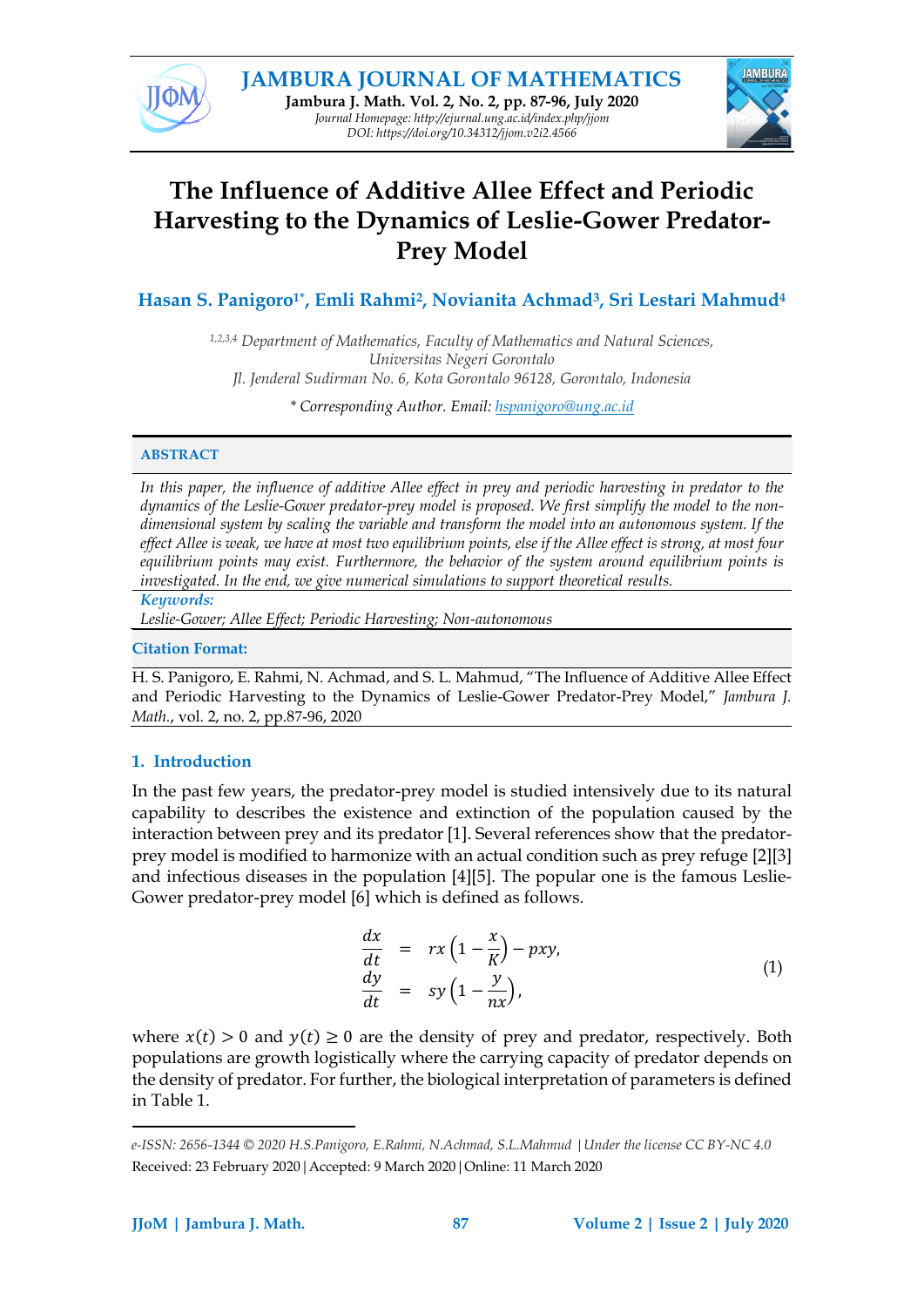One interesting phenomenon in ecological modeling is the Allee effect, which represents the decrease in per capita fertility rate as a result of several mechanisms such as lowdensity population, intraspecific competition, and difficulties in finding mates [7][8]. Several researchers using different definitions to represents the Allee effect in a predatorprey model such as multiplicative Allee effect [9][10], additive Allee effect [11]–[13], and double Allee effect [14][15]. Particularly, we are interested to study the Allee effect deduced in [16]–[19] which consider the natural growth function given by

<span id="page-1-0"></span>
$$
\frac{dx}{dt} = rx\left(1 - \frac{x}{K} - \frac{mx}{x+b}\right),\tag{2}
$$

which called additive allee effect. The density of a population is decreased which is shown by the presence of the Allee effect function  $f(x) = \frac{mx}{x+y}$  $\frac{m x}{x+b}$  in the logistic growth model. We applied the additive Allee effect to the prey in the system [\(1\)](#page-0-0) and obtain the following system.

$$
\begin{array}{rcl}\n\frac{dx}{dt} & = & \left[ r \left( 1 - \frac{x}{K} \right) - \frac{m}{x + b} \right] x - pxy, \\
\frac{dy}{dt} & = & sy \left( 1 - \frac{y}{nx} \right),\n\end{array} \tag{3}
$$

where the Allee parameters  $m$  and  $b$  have the following biological interpretation.

- 1. The weak Allee effect if  $0 < m < b$ , and
- 2. The strong Allee effect if  $m > b$ .

| Parameters | Biological interpretation                                                            |
|------------|--------------------------------------------------------------------------------------|
|            | The intrinsic growth rate of prey                                                    |
| S          | The intrinsic growth rate of predator<br>The environmental carrying capacity of prey |
|            | The maximal predator per capita consumption<br>The measure of the quality of food    |

**Table 1.** Biological interpretation of system [\(1\)](#page-0-0)

*Source:* [11][20]

Apart from the Allee effect, one that caused a decrease in population density is the exploitation of the population through harvesting. In some conditions, the harvesting is done periodically due to seasonal activities such as hunting season, migration of population, weather, and so on. This periodically harvesting means that the harvesting is still exists as  $t \to \infty$ , but the harvesting rate changes periodically and also proportional to the density of predator. We replace the conventional proportional effort harvesting  $H(y) = h_y y$  with a harvesting periodic function  $H(y) = (1 + \varepsilon \sin(wt))h_y y$ . By using this assumption, the system [\(3\)](#page-1-0) is transformed into a non-autonomous system as follows.

<span id="page-1-1"></span>
$$
\begin{array}{rcl}\n\frac{dx}{dt} & = & \left[ r\left(1 - \frac{x}{K}\right) - \frac{m}{x + b} \right] x - pxy, \\
\frac{dy}{dt} & = & sy\left(1 - \frac{y}{nx}\right) - \left(1 + \varepsilon \sin(wt)\right) h_y y,\n\end{array}\n\tag{4}
$$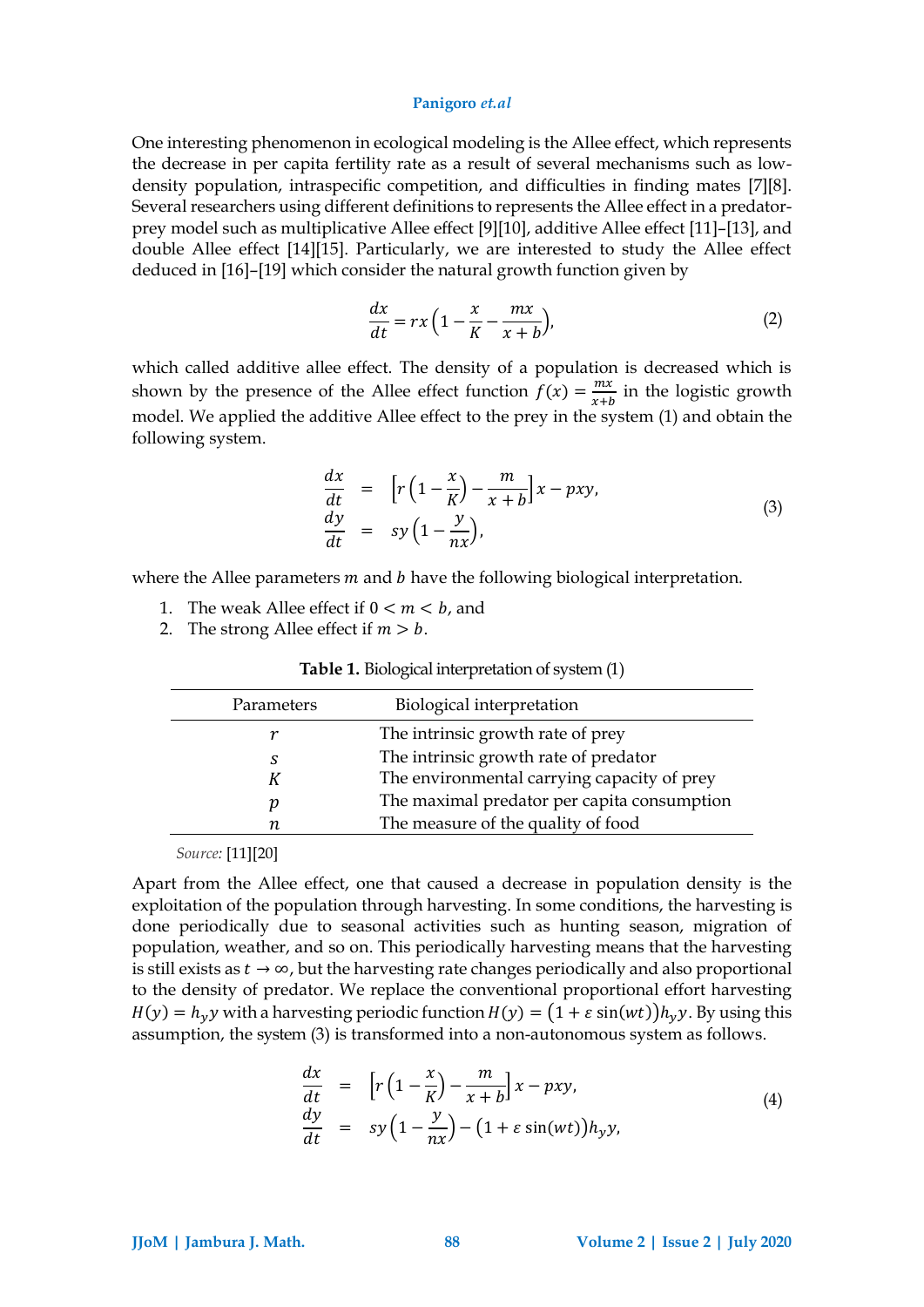where  $h_v$  is harvesting parameter,  $0 < \varepsilon < 1$  is harvesting constant, and w is the period parameter. The harvesting function is periodically changed in (0, ℎ]*.* Studying the dynamics of the system [\(4\)](#page-1-1) is the main topic in our works.

This paper is organized as follows: In Section 2, we give the methods used in our research. In Section 3, all of our research results are presented and discussed. Finally, the conclusion of our research is given in Section 4.

# **2. Methods**

The dynamics of the system [\(4\)](#page-1-1) is investigated and presented using several methods as follows.

- 1. Transforming system [\(4\)](#page-1-1) to an autonomous non-dimensional system by scaling the variable and expanding the dimension of system.
- 2. Identifying the existence of equilibrium points and their local stability of the autonomous system for both strong and weak Allee effect.
- 3. Plotting the numerical solutions of the model to support the theoretical results by using 4<sup>th</sup>-order Runge-Kutta schemes.

# **3. Results and Discussion**

# **3.1. Non-dimensional System**

We first simplify system [\(4\)](#page-1-1) to a non-autonomous non-dimensional system by applying variable scaling  $(x, y, t) \rightarrow (x/K, y/nK, rt)$  and obtain

<span id="page-2-0"></span>
$$
\begin{array}{rcl}\n\frac{dx}{dt} & = & \left[1 - x - \frac{\alpha}{x + \beta} - \kappa y\right]x, \\
\frac{dy}{dt} & = & \left[\delta\left(1 - \frac{y}{x}\right) - \left(1 + \varepsilon \sin(\omega t)\right)h\right]y,\n\end{array} \tag{5}
$$

where  $\alpha = m/rK$ ,  $\eta = b/K$ ,  $\delta = s/r$ ,  $\kappa = npK/r$ ,  $\omega = w/r$  and  $h = h_v/r$ . These methods guarantee that the number of parameters is reduced and the dynamics of system [\(5\)](#page-2-0) are qualitatively similar to the system [\(4\)](#page-1-1). We can easily check that the prey has a weak Allee effect if  $0 < \alpha < \beta$  and strong Allee effect if  $\alpha > \beta$ .

# **3.2. Autonomous System**

Although system [\(5\)](#page-2-0) is simpler than system [\(4\)](#page-1-1), the dynamics of the system [\(5\)](#page-2-0) is still difficult to investigate due to its dependency on time  $t$  explicitly which is called a nonautonomous system. In this part, we show the way to transform the non-autonomous system [\(5\)](#page-2-0) to an autonomous system. Suppose that

<span id="page-2-1"></span>
$$
\begin{array}{rcl}\n\frac{du}{dt} & = & -u + \omega v + u(u^2 + v^2), \\
\frac{dv}{dt} & = & -\omega u - v + v(u^2 + v^2).\n\end{array} \tag{6}
$$

It can easily prove that the system [\(6\)](#page-2-1) has solution  $u(t) = \sin(\omega t)$  and  $v(t) = \cos(\omega t)$ . By utilizing the system [\(6\)](#page-2-1), we have an autonomous form of system [\(5\)](#page-2-0) as follows.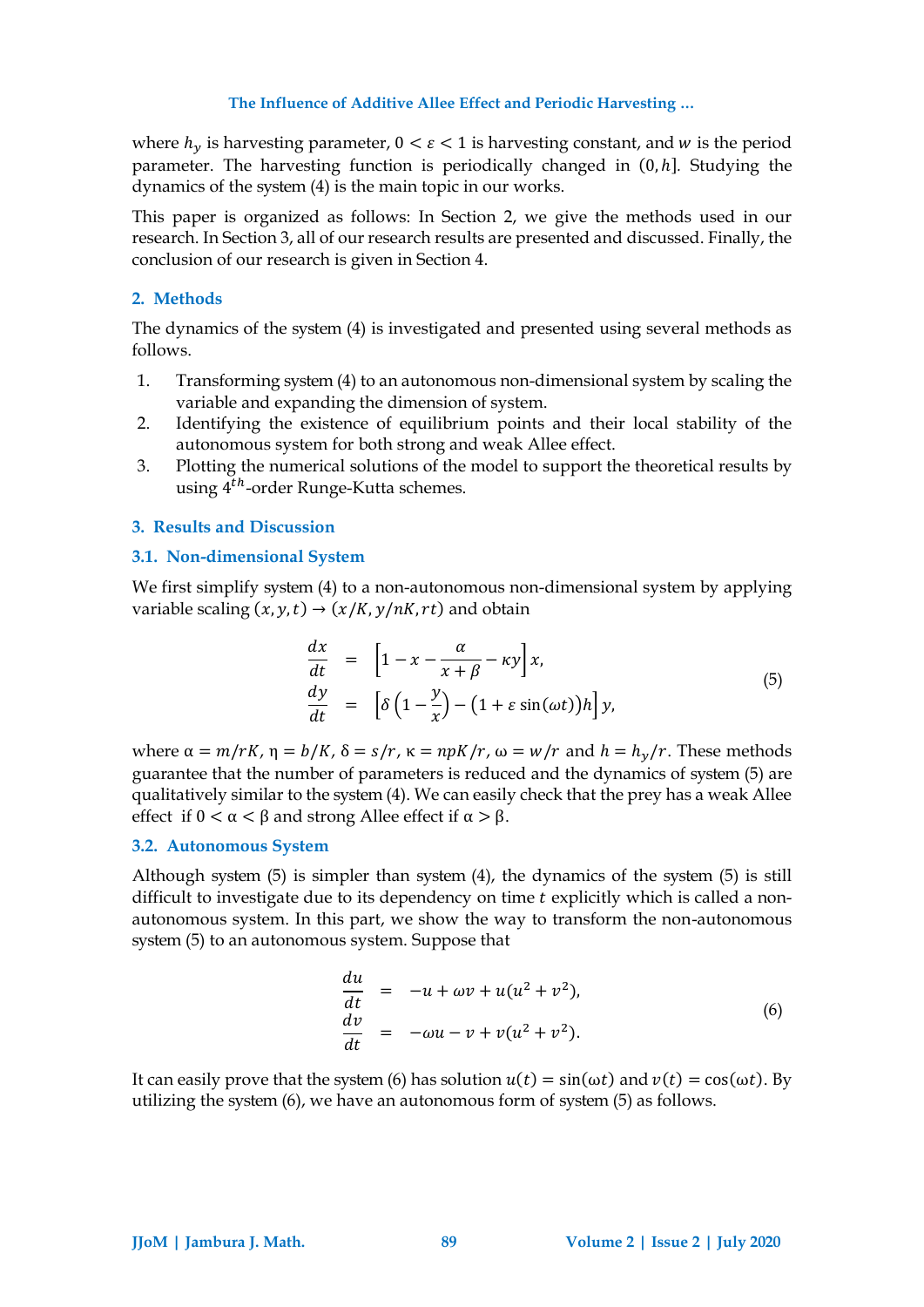<span id="page-3-0"></span>
$$
\begin{array}{rcl}\n\frac{dx}{dt} & = & \left[1 - x - \frac{\alpha}{x + \beta} - \kappa y\right]x, \\
\frac{dy}{dt} & = & \left[\delta\left(1 - \frac{y}{x}\right) - (1 + \varepsilon u)h\right]y, \\
\frac{du}{dt} & = & -u + \omega v + u(u^2 + v^2), \\
\frac{dv}{dt} & = & -\omega u - v + v(u^2 + v^2).\n\end{array} \tag{7}
$$

From the biological point of view, the solution of system [\(7\)](#page-3-0) must satisfying

$$
\mathbb{R}^4_+ := \{ (x, y, u, v) : x > 0, y \ge 0, x, y, u, v \in \mathbb{R} \}.
$$

### **3.3. Existence of Equilibrium Point**

In this part, we obtain the equilibrium point of system [\(7\)](#page-3-0) by solving

<span id="page-3-1"></span>
$$
\[1 - x - \frac{\alpha}{x + \beta} - \kappa y\]x = 0, \n[\delta \left(1 - \frac{y}{x}\right) - (1 + \varepsilon u)h\]y = 0, \n-u + \omega v + u(u^2 + v^2) = 0, \n-\omega u - v + v(u^2 + v^2) = 0. \tag{8}
$$

Notice that  $u(t)$  and  $v(t)$  are fulfilled eq. [\(8\)](#page-3-1) if  $(u, v) = (0, 0)$  or  $u^2 + v^2 = 1$ . In our work, we focus on studying the dynamics when  $(u, v) = (0, 0)$ . Therefore, we obtain the following equilibrium points.

1. The predator extinction points  $\hat{E}_{1,2} = (\hat{x}_{1,2}, 0, 0, 0)$  where  $\hat{x}_{1,2}$  are solutions of quadratic polynomial

<span id="page-3-2"></span>
$$
x^2 - (1 - \beta)x + \alpha - \beta = 0. \tag{9}
$$

By solving eq. [\(9\)](#page-3-2), we obtain

$$
\hat{x}_1 = \frac{1 - \beta}{2} + \sqrt{\left(\frac{\beta + 1}{2}\right)^2 - \alpha}, \quad \hat{x}_2 = \frac{1 - \beta}{2} - \sqrt{\left(\frac{\beta + 1}{2}\right)^2 - \alpha}.
$$
 (10)

Notice that both equilibrium points may exist if  $\alpha < \left(\frac{\beta+1}{2}\right)$  $\left(\frac{+1}{2}\right)^2$ . When the Allee effect is weak, the predator extinction point  $\hat{E}_1$  is the only possible equilibrium point that appears. When the Allee effect is strong, both predator extinction point  $\widehat E_{1,2}$  are exist if  $0 < \beta < 1$ .

2. The co-existence point  $E_{1,2}^* = (x_{1,2}^*, (1 - \frac{h}{\delta}))$  $\left(\frac{n}{\delta}\right) x_{1,2}^*$ , 0,0) where  $x_{1,2}^*$  are solutions of quadratic polynomial

$$
x^2 - \xi_1 x + \xi_2 = 0, \quad \xi_1 = \beta - \frac{\delta}{\delta + (\delta - h)\kappa}, \quad \xi_2 = \frac{(\alpha - \beta)\delta}{\delta + (\delta - h)\kappa}.
$$
 (11)

Thus, we have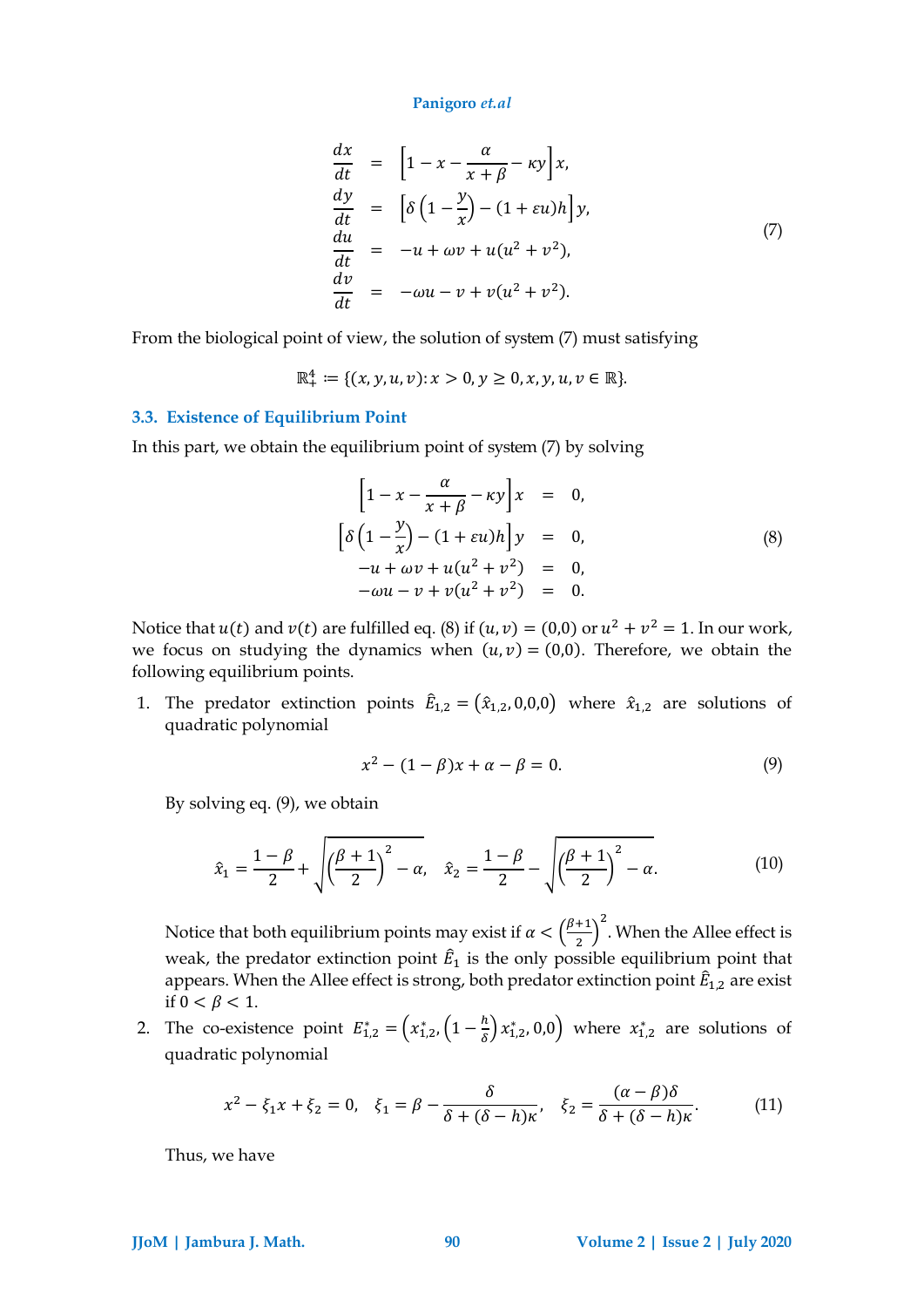<span id="page-4-0"></span>
$$
x_1^* = -\frac{1}{2} \left( \xi_1 - \sqrt{\xi_1^2 - 4\xi_2} \right), \quad x_2^* = -\frac{1}{2} \left( \xi_1 + \sqrt{\xi_1^2 - 4\xi_2} \right). \tag{12}
$$

Both equilibrium points are exist if  $h < \delta$  and  $x_{1,2}^* > 0$ . Making use eq. [\(12\)](#page-4-0), we have  $x_{1,2}^*$  ∈ ℝ if  $\xi_1^2$  > 4 $\xi_2$ . When the Allee effect is weak,  $E_1^*$  is the only equilibrium point in interior. If the Allee effect is strong,  $E_{1,2}^*$  are exist in interior of system [\(7\)](#page-3-0).

Therefore, we have at most two equilibrium points for weak Allee effect and four equilibrium points for a strong Allee effect. Next, the local stability of those equilibrium points is investigated.

### **3.4. Stability of Equilibrium Point**

In this part, we present the local stability of equilibrium point both strong and weak Allee effect. To investigate the dynamics around an equilibrium point, we identify the Jacobian matrix as follows.

<span id="page-4-1"></span>
$$
J(x, y, u, v) = \begin{bmatrix} \eta_1 & -\kappa x & 0 & 0 \\ \frac{\delta y^2}{x^2} & \eta_2 & -\varepsilon hy & 0 \\ 0 & 0 & \eta_3 & \eta_4 \\ 0 & 0 & \eta_5 & \eta_6 \end{bmatrix},
$$
(13)

where

$$
\eta_1 = 1 - 2x - \frac{\alpha}{x + \beta} + \frac{\alpha x}{(x + \beta)^2} - \kappa y, \quad \eta_4 = 2uv + \omega,
$$
  
\n
$$
\eta_2 = \delta \left( 1 - \frac{y}{x} \right) - \frac{\delta y}{x} - (\varepsilon u + 1)h, \qquad \eta_5 = 2uv - \omega,
$$
  
\n
$$
\eta_3 = 3u^2 + v^2 - 1, \qquad \eta_6 = u^2 + 3v^2 - 1.
$$
\n(14)

**Theorem 1.** The predator extinction point  $\hat{E}_1$  is locally asymptotically stable if  $h > \delta$ . *Proof.* By replacing  $(x, y, u, v)$  in eq. [\(13\)](#page-4-1) with  $\hat{E}_1$ , the Jacobian matrix (13) becomes

<span id="page-4-2"></span>
$$
J(\hat{E}_1) = \begin{bmatrix} \frac{\alpha \hat{x}_1}{(\hat{x}_1 + \beta)^2} - \hat{x}_1 & -\kappa \hat{x}_1 & 0 & 0\\ 0 & \delta - h & 0 & 0\\ 0 & 0 & -1 & \omega\\ 0 & 0 & -\omega & -1 \end{bmatrix},
$$
(15)

and gives the eigenvalues as follows:  $\lambda_1 = \frac{\alpha \hat{x}_1}{\hat{x}_1 + \hat{y}_2}$  $\frac{\alpha x_1}{(\hat{x}_1+\beta)^2} - \hat{x}_1$ ,  $\lambda_2 = \delta - h$ , and  $\lambda_{3,4} = -1 \pm \omega i$ . It is easily confirmed that  $\lambda_2 < 0$  when  $h > \delta$ . It is also clear that  $Re(\lambda_{3,4}) < 0$ . Thus, the stability of  $\hat{E}_1$  depend on the sign of  $\lambda_1$ . By substituting the value of  $\hat{x}_1$  and making use of the existence condition of  $\hat{E}_1$ , the sign of  $\lambda_1$  is definitely negative. Furthermore,  $\hat{E}_1$  is locally asymptotically stable and Theorem 1 is completely proven.

**Remark.** We have shown that if  $\widehat{E}_1$  is locally asymptotically stable then  $E^*_{1,2}$  are not exists.

# **Theorem 2***. The predator extinction point* ̂ <sup>2</sup> *is always a saddle point.*

*Proof.* System [\(7\)](#page-3-0) has a quite similar Jacobian matrix to eq. [\(15\)](#page-4-2). Thus we have eigenvalues  $\lambda_1 = \frac{\alpha \hat{x}_2}{\left(\hat{x}_2 + \hat{\beta}\right)}$  $\frac{\mu_{2}}{(\hat{x}_2+\beta)^2} - \hat{x}_2$ ,  $\lambda_2 = \delta - h$ , and  $\lambda_{3,4} = -1 \pm \omega i$ . Therefore, the stability of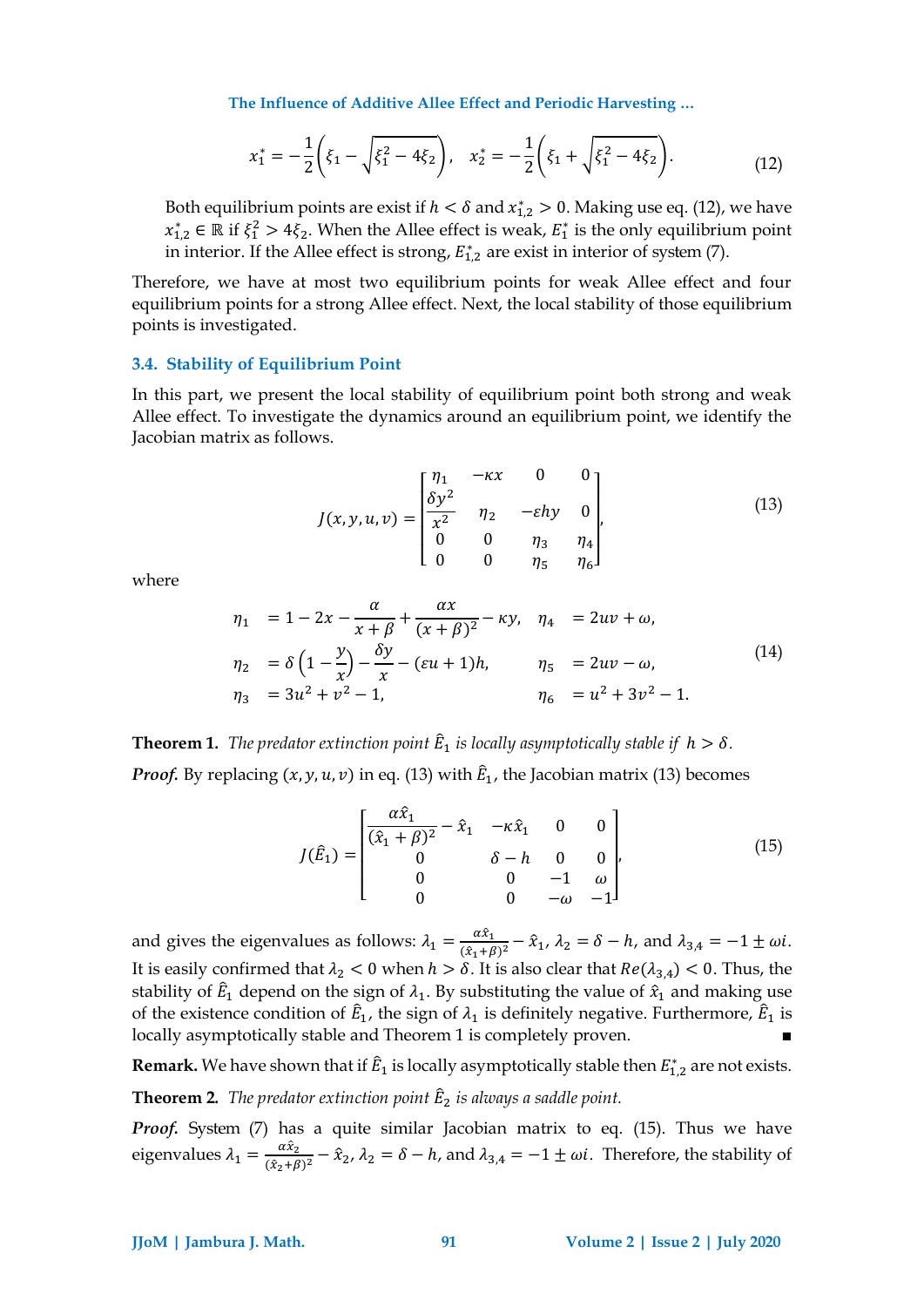$\hat{E}_2$  depend on  $\lambda_1$ . By considering the existence condition and strong Allee effect condition, we obtain that  $\lambda_1$  is always positive. Thus, we always at most one positive eigenvalue and two eigenvalue satisfying  $Re(\lambda) < 0$  and hence  $\hat{E}_2$  is always a saddle point. ■

**Theorem 3.** *Suppose that*

$$
\varphi_{1,2} = \left( \frac{\alpha}{(x_{1,2}^* + \beta)^2} - 1 \right) x_{1,2}^* - (kx_{1,2}^* + \delta) \left( 1 - \frac{h}{\delta} \right)
$$
  

$$
\phi_{1,2} = \left[ 2 \left( 1 - \frac{h}{\delta} \right) \kappa - \frac{\alpha}{(x_{1,2}^* + \beta)^2} + 1 \right] \left( 1 - \frac{h}{\delta} \right) \delta x_{1,2}^*
$$

*The co-existence point*  $E_1^*$  and  $E_2^*$  are locally asymptotically stable if  $\varphi_1 < 0$  and  $\varphi_1 > 0$ ; and  $\varphi_2$  < 0 *and*  $\varphi_2$  > 0*, respectively.* 

*Proof.* Firstly. We identify the stability of  $E_1^*$ . By substituting  $E_1^*$  to eq. [\(13\)](#page-4-1), we achieve

$$
J(\hat{E}_1) = \begin{bmatrix} \frac{\alpha x_1^*}{(x_1^* + \beta)^2} - \kappa \left(1 - \frac{h}{\delta}\right) x_1^* - x_1^* & -\kappa x_1^* & 0 & 0\\ \delta \left(1 - \frac{h}{\delta}\right)^2 & -\delta \left(1 - \frac{h}{\delta}\right) & -\varepsilon h \left(1 - \frac{h}{\delta}\right) x_1^* & 0\\ 0 & 0 & -1 & \omega\\ 0 & 0 & -\omega & -1 \end{bmatrix}.
$$

Therefore, we have the eigenvalues as follows:

$$
\lambda_{1,2} = \frac{1}{2} \left( \varphi_1 \pm \sqrt{\varphi_1^2 - 4\varphi_1} \right),
$$
  

$$
\lambda_{3,4} = -1 \pm \omega i.
$$

Thus, according to the trace-determinant theorem,  $E_1^*$  is locally asymptotically stable if  $\varphi_1$  < 0 and  $\varphi_1$  > 0. Using the similar manner, the stability condition of  $E_2^*$  is also proven.



**Figure 1.** The existence regions of equilibrium points

# **3.5. Numerical Simulations**

In this part, the numerical simulations of the system [\(7\)](#page-3-0) are illustrated. We give some flow of solutions to demonstrate the stability around the equilibrium points that

■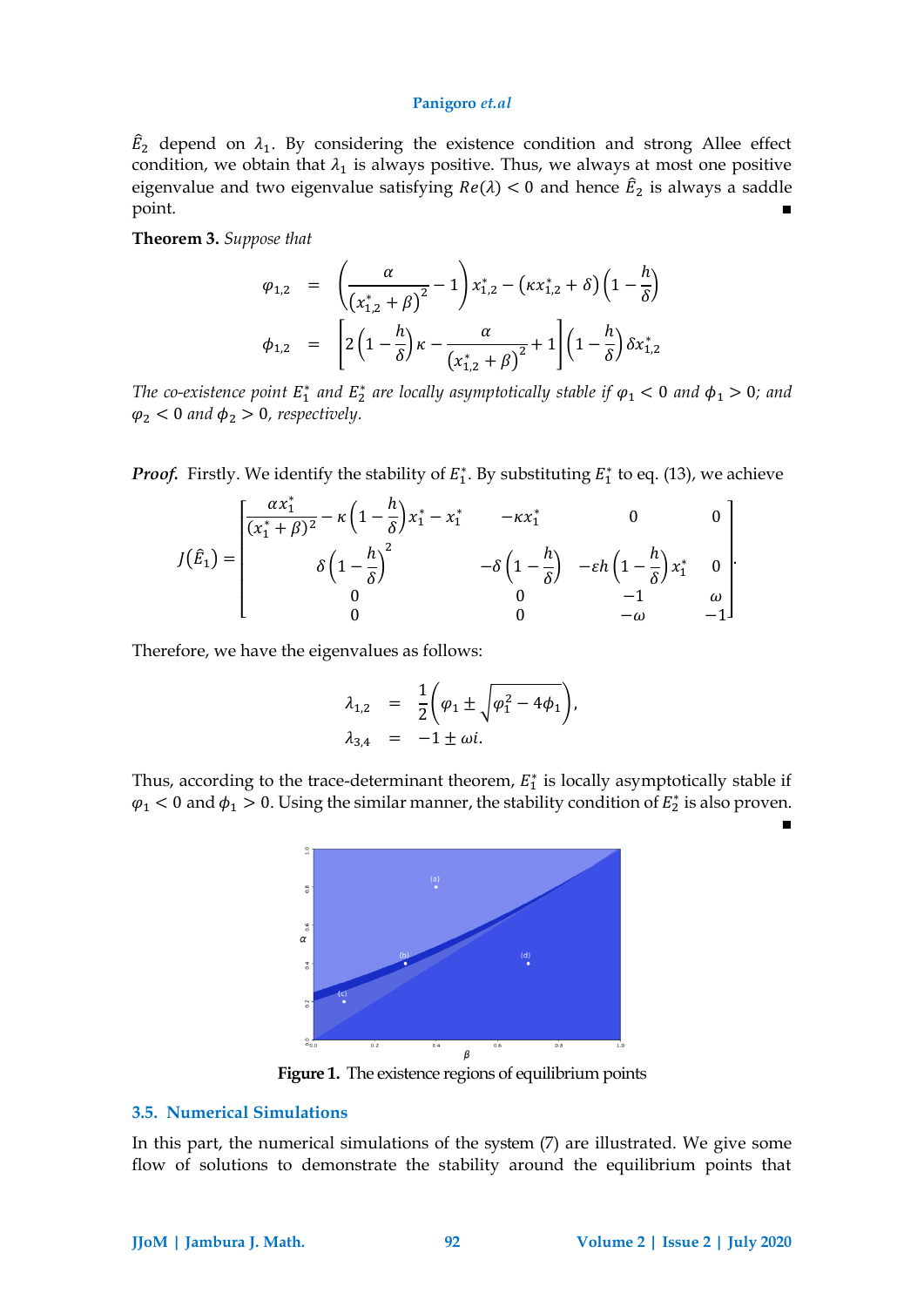associate with the previous theoretical results. We apply  $4^{th}$ -order Runge Kutta schemes as the numerical methods with stepsize  $\Delta t = 0.01$ . For the sake of simulation needs, we use hypothetical parameter values due to the absence of field data.

We first set some parameter values as follows,

<span id="page-6-0"></span>
$$
\kappa = 0.3, \delta = 0.4, \varepsilon = 0.1, \omega = 0.05.
$$
 (16)

By setting the parameter values as in eq. [\(16\)](#page-6-0) and fixing  $h = 0.2$ , we plot the existence regions of equilibrium points as in fig. 1. Take a look at the region (a) in fig. 1. Based on the existing condition above, this circumstance is done when the Allee effect is strong. We have that all equilibrium points do not exists. Now, we choose a point in the region (b) i.e ( $\alpha$ ,  $\beta$ ) = (0.4,0.3). We obtain two equilibrium points  $\hat{E}_1$  = (0.5,0) and  $\hat{E}_2$  = (0.2,0) which are also occur in a strong Allee effect. Based on Theorem 1-2, Both equilibrium points are not stable, see fig. 2.



**Figure 2.** The flow of solutions of system [\(7\)](#page-3-0) with parameter values as in eq. [\(16\)](#page-6-0) and  $\alpha = 0.4$ ,  $\beta = 0.3$ ,  $h = 0.1$ 

Now, we increase h to 0.5 so that  $h > \delta$  is satisfied. According to Theorem 1,  $\hat{E}_1 = (0.5, 0)$ change its sign from a saddle point to a locally asymptotically stable point. Thus, we have a saddle point and a locally asymptotically stable point. The flow of solutions is shown in fig. 3.



**Figure 3.** The flow of solutions of system [\(7\)](#page-3-0) with parameter values as in eq. [\(16\)](#page-6-0) and  $\alpha = 0.4$ ,  $\beta = 0.3$ ,  $h = 0.5$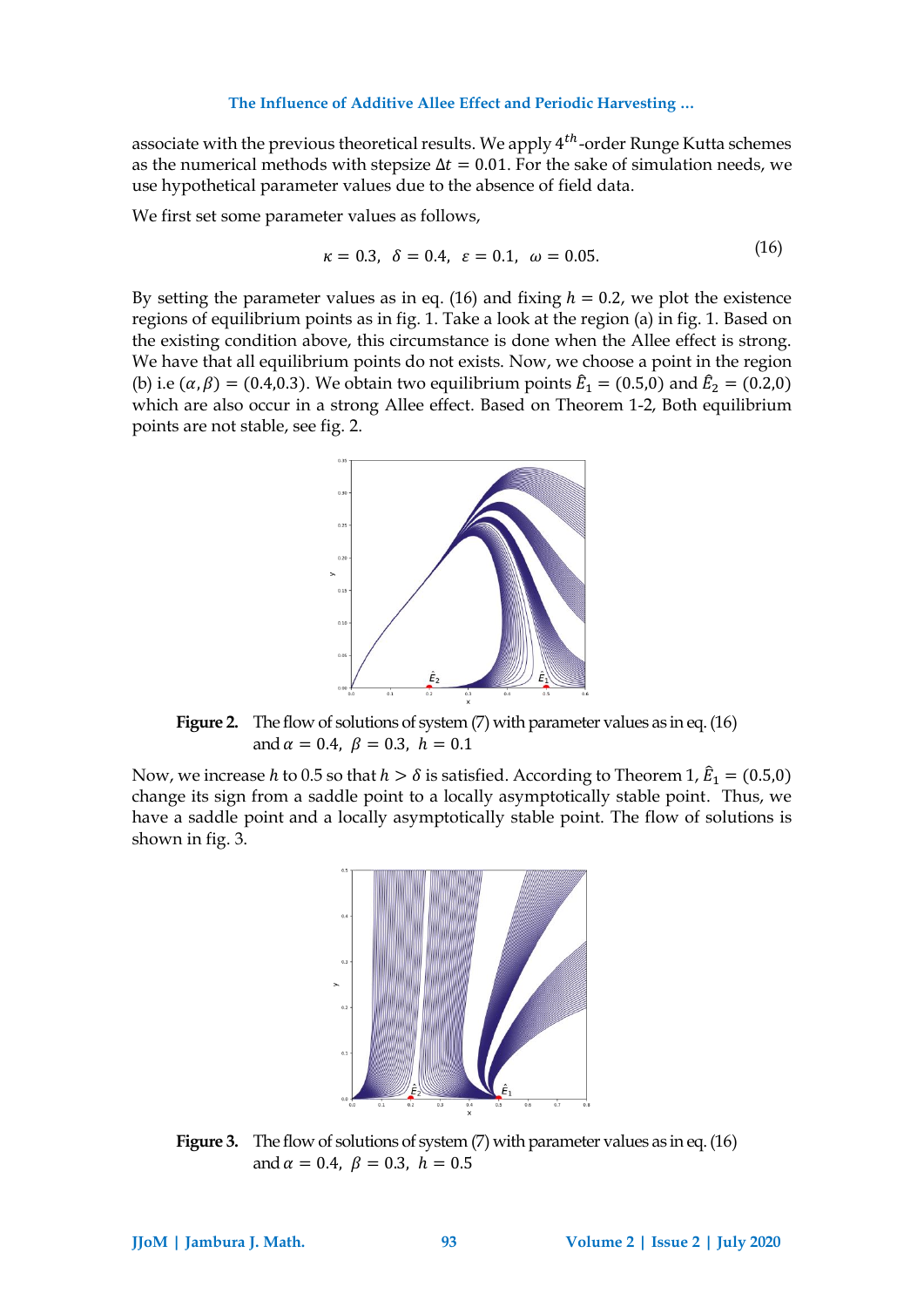Furthermore, we replace the values of  $\alpha$  and  $\beta$  with a point as in in fig. 1 region (c) which is defined by  $(a, \beta) = (0.2, 0.1)$ . This circumstance also describes the dynamics of the system [\(7\)](#page-3-0) when the Allee effect is strong. By utilizing the existing conditions along with stability conditions in Theorem 1-3, system [\(7\)](#page-3-0) has four equilibrium points viz. three saddle points  $\hat{E}_1 = (0.7702, 0), \hat{E}_2 = (0.1298, 0)$  and  $E_2^* = (0.1422, 0.1066)$ ; and a locally asymptotically stable  $E_1^* = (0.5741, 0.4306)$ . The flow of solutions of this condition is shown in fig. 4.



**Figure 4.** The flow of solutions of system [\(7\)](#page-3-0) with parameter values as in eq. [\(16\)](#page-6-0) and  $\alpha = 0.2$ ,  $\beta = 0.1$ ,  $h = 0.1$ 

Finally, the numerical solution of system [\(7\)](#page-3-0) when the Allee effect is weak is demonstrated. The parameter values are set as in eq. [\(16\)](#page-6-0) by fixing  $h = 0.1$ . By choosing a point in fig. 1 region (d) i.e  $(\alpha, \beta) = (0.4, 0.7)$ , we have two equilibrium points viz. a saddle point  $\hat{E}_1 = (0.7179,0)$  and a locally asymptotically stable point  $E_1^* =$ (0.5564,0.4173). The flow of solutions is given in fig. 5.



**Figure 4.** The flow of solutions of system [\(7\)](#page-3-0) with parameter values as in eq. [\(16\)](#page-6-0) and  $\alpha = 0.4$ ,  $\beta = 0.7$ ,  $h = 0.1$ 

# **4. Conclusion**

We have shown the dynamics of the system  $(7)$ , especially the behavior of solutions around the equilibrium points. We present the way to transform a non-autonomous system to an autonomous system. Although the system has a higher dimension, we have another effort that the dynamics become easier to investigate. We have completely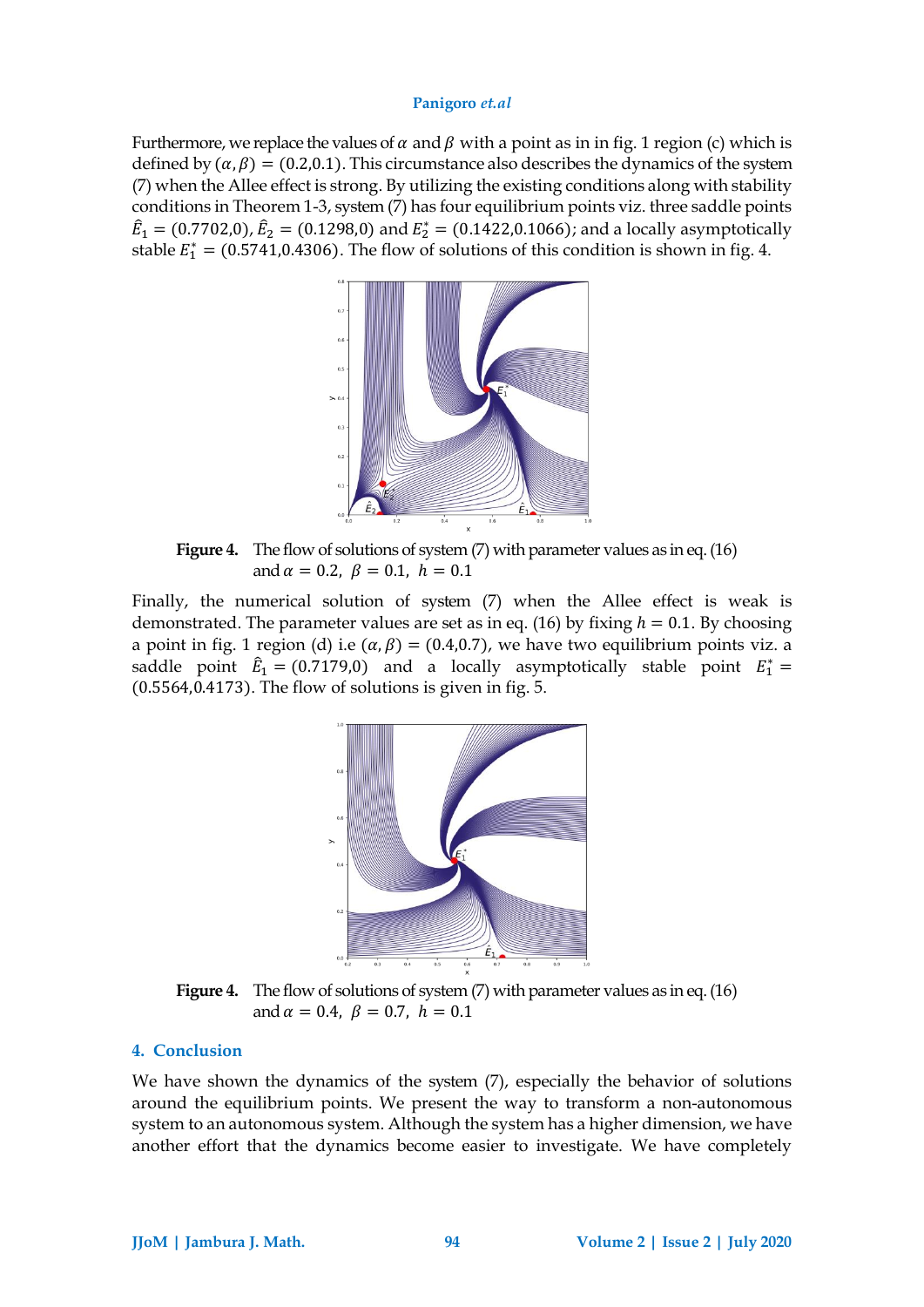presented that system [\(7\)](#page-3-0) has at most four equilibrium points when the Allee effect is strong, and two equilibrium points for the weak Allee effect. The dynamics around the equilibrium point also investigated appropriately. At the end of our works, we demonstrate some phase portraits that associated to the theoretical results. One interesting issue that was not discussed in our work is dynamics around the limit-cycle  $u^2 + v^2 = 1$ . We also don't examine the existence of bifurcation although the indication appears such as the change of equilibrium numbers when a parameter is varied (the occurrence of saddle-node bifurcation) and the existence of non-hyperbolic equilibrium point. Some little important works also were not discussed such as the existence, uniqueness and permanence of solution, and the global stability of equilibrium points. Hopefully, we can finish the rest of it.

# **References**

- [1] A. Suryanto, I. Darti, H. S. Panigoro, and A. Kilicman, "A Fractional-Order Predator–Prey Model with Ratio-Dependent Functional Response and Linear Harvesting," *Mathematics*, vol. 7, no. 11, p. 1100, Nov. 2019, DOI: 10.3390/math7111100.
- [2] M. Moustafa, M. H. Mohd, A. I. Ismail, and F. A. Abdullah, "Stage Structure and Refuge Effects in the Dynamical Analysis of a Fractional Order Rosenzweig-MacArthur Prey-Predator Model," *Prog. Fract. Differ. Appl.*, vol. 5, no. 1, pp. 49– 64, 2019, DOI: 10.18576/pfda/050106.
- [3] J. Ghosh, B. Sahoo, and S. Poria, "Prey-Predator Dynamics with Prey Refuge Providing Additional Food to Predator," *Chaos, Solitons and Fractals*, vol. 96, pp. 110–119, 2017, DOI: 10.1016/j.chaos.2017.01.010.
- [4] N. Hasan, R. Resmawan, and E. Rahmi, "Analisis Kestabilan Model Eko-Epidemiologi dengan Pemanenan Konstan pada Predator," *J. Mat. Stat. dan Komputasi*, vol. 16, no. 2, p. 121, Dec. 2019, DOI: 10.20956/jmsk.v16i2.7317.
- [5] H. S. Panigoro, A. Suryanto, W. M. Kusumawinahyu, and I. Darti, "Dynamics of a Fractional-Order Predator-Prey Model with Infectious Diseases in Prey," *Commun. Biomath. Sci.*, vol. 2, no. 2, pp. 105–117, 2019, DOI: 10.5614/cbms.2019.2.2.4.
- [6] P. H. Leslie and J. C. Gower, "The Properties of a Stochastic Model for the Predator-Prey Type of Interaction Between Two Species," *Biometrika*, vol. 47, no. 3&4, pp. 219–234, 1960, DOI: 10.2307/2333294.
- [7] A. Suryanto, I. Darti, and S. Anam, "Stability Analysis of a Fractional Order Modified Leslie-Gower Model with Additive Allee Effect," *Int. J. Math. Math. Sci.*, vol. 2017, no. 11, pp. 1–9, 2017, DOI: 10.1155/2017/8273430.
- [8] P. C. Tobin, L. Berec, and A. M. Liebhold, "Exploiting Allee Effects for Managing Biological Invasions," *Ecol. Lett.*, vol. 14, no. 6, pp. 615–624, 2011, DOI: 10.1111/j.1461-0248.2011.01614.x.
- [9] E. Rahmi and H. S. Panigoro, "Pengaruh Pemanenan terhadap Model Verhulst dengan Efek Allee," in *SEMIRATA MIPAnet 2017*, no. 1, 2017, pp. 105–112.
- [10] Y. Ye, H. Liu, Y. Wei, K. Zhang, M. Ma, and J. Ye, "Dynamic Study of a Predator-Prey Model with Allee Effect and Holling Type-I Functional Response," *Adv.*